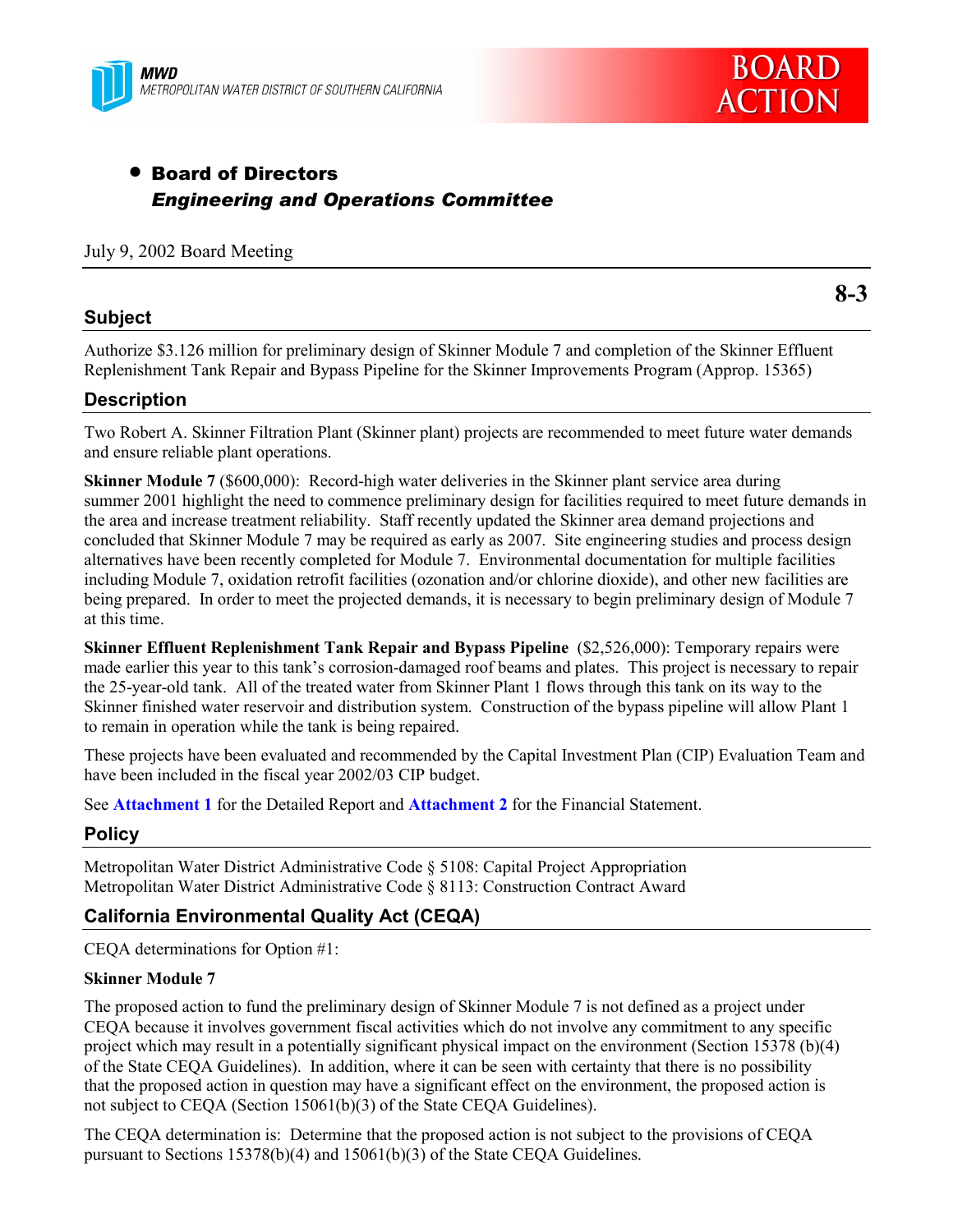## **Skinner Effluent Replenishment Tank Repair and Bypass Pipeline**

The proposed action to implement the Skinner Effluent Replenishment Tank Repair and Bypass Pipeline project is categorically exempt under the provisions of CEQA. The overall project activities involve the funding, final design, and repair of facilities within the existing public filtration plant along with the construction of minor appurtenant structures with no expansion of use and no possibility of significantly impacting the physical environment. As such, the proposed action qualifies under Class 1 and Class 3 Categorical Exemptions (Sections 15301 and 15303 of the State CEQA Guidelines).

The CEQA determination is: Determine that pursuant to CEQA, the proposed action qualifies under two Categorical Exemptions (Class 1, Section 15301; and Class 3, Section 15303 of the State CEQA Guidelines).

CEQA determination for Option #2:

None required

# **Board Options/Fiscal Impacts**

#### **Option #1**

Adopt the CEQA determinations and

- a. Appropriate \$3.126 million in budgeted CIP funds;
- b. Authorize Module 7 preliminary design activities; and
- c. Authorize the Chief Executive Officer to have all work performed and delegate to the Chief Executive Officer the authority to award competitively bid contracts in an amount not to exceed \$1.5 million for the Effluent Replenishment Tank Repair and Bypass Pipeline Project.
- **Fiscal Impact:** \$3.126 million of budgeted CIP funds under Appropriation No. 15365

#### **Option #2**

Do not perform all work as described and potentially risk a temporary loss of Skinner Plant 1, if the Effluent Replenishment Tank fails.

**Fiscal Impact:** \$0 for the current fiscal year 2002/03 budget. Project deferral will result in increased costs.

### **Staff Recommendation**

Option #1

6/19/2002 *Date*

*for Roy L. Wolfe Arlene Kokuga Manager, Corporate Resources*

 $\infty$ 

*Ronald R. Gastelum Chief Executive Officer*

6/21/2002 *Date*

**Attachment 1 - Detailed Report** 

**Attachment 2 - Financial Statement** 

BLA #1541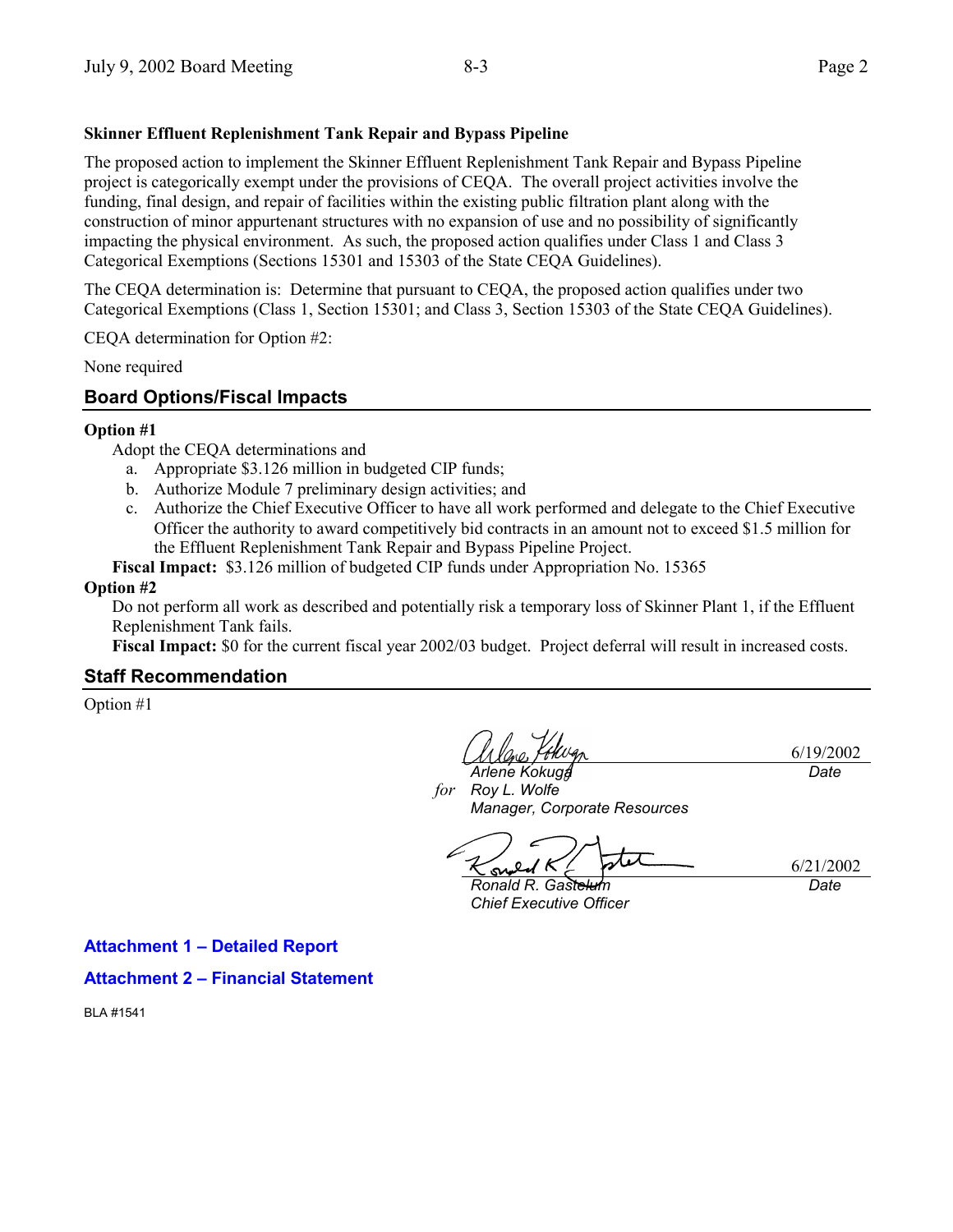# **Detailed Report**

# *Background*

The Skinner filtration plant was brought into service in 1976 to supply treated water to Riverside and San Diego Counties. Skinner is operated as two distinct filtration plants (Plants 1 and 2). Plant 1 consists of three modules (Modules 1-3), each providing full conventional treatment, including rapid mix, flocculation, sedimentation, filtration, and disinfection. Plant 2 consists of three modules (Modules 4-6), providing direct filtration treatment, which excludes the sedimentation process. The Skinner Plant 2 was constructed beginning with Module 4 in 1985 and Modules 5 and 6 in 1991. Plants 1 and 2 have nameplate capacities of 240 million gallons per day (mgd) and 280 mgd, respectively, for a total rated capacity of 520 mgd (804 cubic feet per second, cfs).

The California Department of Health Services (CDHS) has on file a permit to operate the Skinner filtration plant at a capacity of 520 mgd (804 cfs) under normal operating conditions. Metropolitan may request that the Skinner filtration plant be allowed to operate above its rated capacity based on a number of factors including influent water quality, effluent water quality and filter loading rates. Metropolitan's member agencies that receive water from the Skinner filtration plant include Eastern Municipal Water District (EMWD), Western Municipal Water District of Riverside County (WMWD), and San Diego County Water Authority (SDCWA). With the exception of a small portion of EMWDís service area, which can receive water from the Mills filtration plant during non-peak flows, the Skinner service area is unable to receive treated water from any other Metropolitan treatment plant within Metropolitan's service area.

# **Skinner Module 7 Preliminary Design (\$600,000)**

**Peak Demands and Long-term Outlook -** From July 19 through July 21, 2001, plant water deliveries to the distribution system averaged 97 percent of the plant capacity. In addition, during the period of time when the peak demand occurred, the delivered flow was over the plantís capacity for nearly 20 hours.

**Reliability Considerations -** The existing modules at the Skinner plant have limited time available for preventive and corrective maintenance, since they operate for extended periods. During this past year, high demands required all modules at the Skinner plant to be continuously on-line for a period of 8 months. This mode of operation has narrowed the time frame when treatment modules can be taken off-line for maintenance and repairs.

**Related Work -** Site engineering studies and process design alternatives have been completed for the future Module 7, which will have a capacity of approximately 120 mgd. Three water treatment processes are being considered for Module 7: direct filtration treatment (similar to Plant 2), conventional treatment (similar to Plant 1), and ultrafiltration/microfiltration (UF/MF) membrane treatment. Detailed environmental documentation for Module 7, the oxidation retrofit facilities (ozonation and chlorine dioxide), and other new facilities is being prepared. The Final Environmental Impact Report (FEIR) is scheduled to be recommended to the Board for certification in the second quarter of 2003.

**Project Description -** The project consists of further evaluation of the Module 7 process design alternatives, including on-site testing of UF/MF membranes and life-cycle cost analyses. Impacts of treatment expansion on used washwater, sludge handling, and oxidation retrofit facilities will also be evaluated. Preliminary design activities will include, as appropriate: investigations of existing conditions; site-specific process criteria development; alternative process units' and facilities' sizing and siting; hydraulic analyses; utility supply analyses; major pipeline routing; detailed design criteria; cost estimating; identification of permits; and continuing input into the environmental documentation.

# *Actions and Milestones*

 $\Box$  March 2003 – Complete Module 7 preliminary design activities

**Cost Estimate -** Attachment 2 shows the breakdown of the total estimated preliminary design cost of \$0.6 million. The recommended activities have been budgeted within the FY 2002/03 Capital Investment Plan (CIP) and recommended by the CIP Evaluation Team.Consistent with Metropolitanís approach of managing projects in the most cost-effective manner and providing opportunities for staff, Metropolitan forces will perform those tasks that are critical to overall program success including project management and preliminary design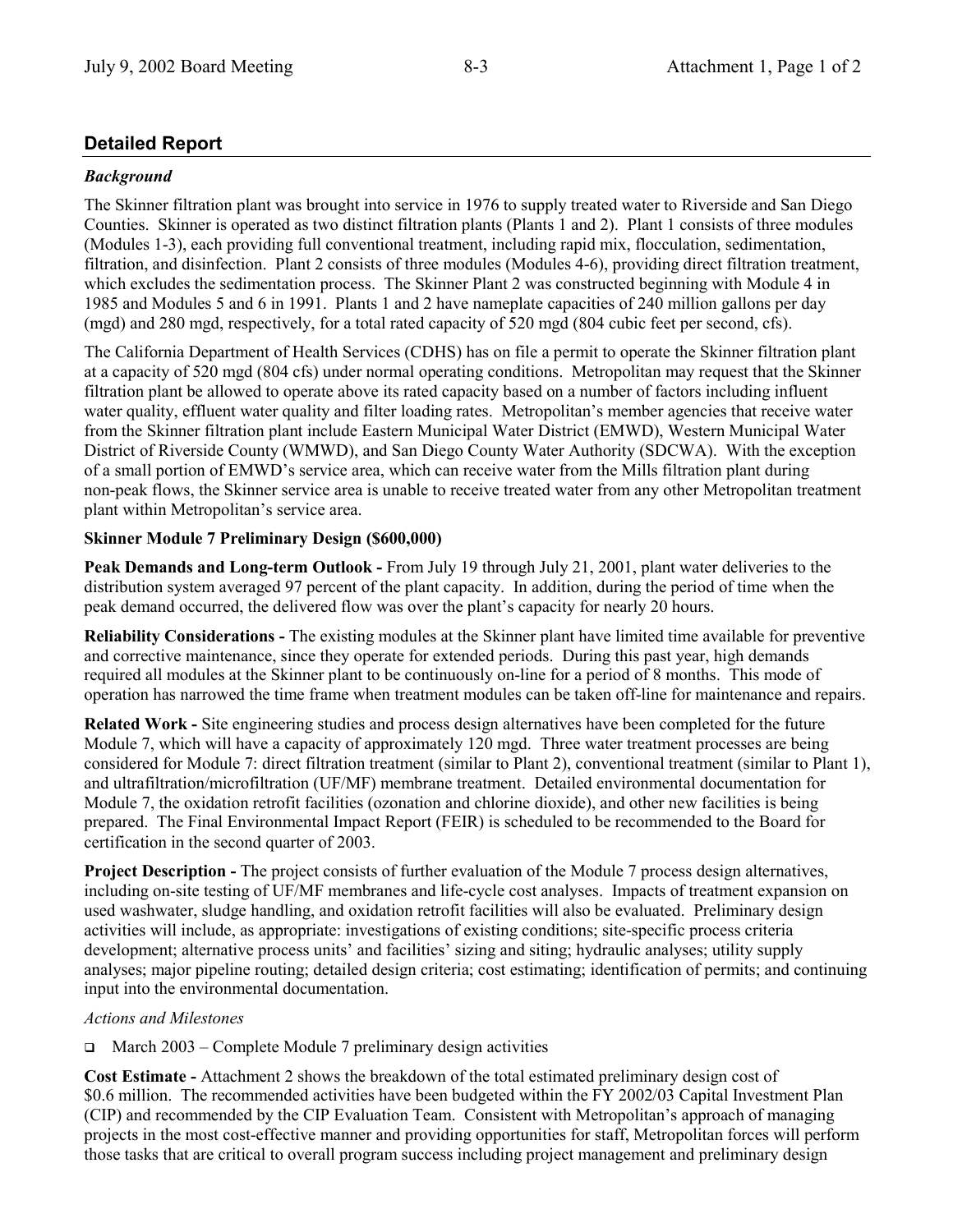activities. Supplemental process engineering activities will be performed by consultants obtained through a Request for Proposals (RFP) selection process for professional/technical service contracts. On-site testing and optimization of pilot-scale UF/MF membranes will be performed by qualified equipment suppliers.

### **Skinner Effluent Replenishment Tank Repair and Bypass Pipeline (\$2.526 million)**

**Purpose** – The effluent replenishment tank is a 4-million gallon, above-ground, welded steel tank, measuring 150 feet in diameter by 33.5 feet high. The tank was placed into service in 1976 as part of the original Skinner Plant 1. In the original Skinner Plant 1 design, the effluent replenishment tank provided treated water storage for various plant uses and stabilized flows entering the distribution system. No tank bypass is available. In 1992, the Skinner finished water reservoir was constructed between the effluent replenishment tank and the distribution system. The finished water reservoir now typically stabilizes flows entering the distribution system. When the Skinner finished water reservoir is taken out of service for inspection and maintenance, however, the effluent replenishment tank stabilizes flows to downstream service connections and, in addition, provides the most costeffective fire flow storage. Fire flow storage is required by the Uniform Fire Code to ensure sufficient water supply is available for fire fighting.

**Tank Inspection -** Internal inspection of the tank is scheduled every 5 years and was recently performed in winter 2002 during a Skinner plant shutdown. The inspection revealed that a roof beam that supports 9 other beams had failed at the welds, causing all 10 beams to hang from the ceiling at their remaining connection points. Temporary repairs were made to the tank roof in March 2002, but a more permanent repair is necessary. In addition, the tank lining is failing over a significant portion of the interior wall and floor area. The exterior coating is also experiencing weathering and staining typical of a tank in service for 25 years. Both the tank coating and lining have deteriorated to the point that there is no longer protection to the tank from corrosion; the lining and coating need to be reapplied. Construction of the tank bypass will provide greater operational flexibility by allowing maintenance in the future of the tank or finished water reservoir without a shutdown of Plant 1.

**Project Description -** Construct a bypass pipeline around the tank to allow Plant 1 to remain in operation while the tank is repaired. Once the bypass is on-line, remove the tank from service, repair the roof, and recoat and reline the tank.

#### *Actions and Milestones*

- $\Box$  July 2002 Initial Board authorization and funding for all design and construction
- $\Box$  September 2002 Complete plans and specifications for improvements
- $\Box$  December 2002 Award contract for tank bypass pipeline
- $\Box$  March 2003 Complete tank bypass pipeline tie-in
- $\Box$  November 2003 Complete tank repairs, recoating and relining

**Cost Estimate -** Attachment 2 shows the breakdown of the total estimated cost of \$2.526 million. The recommended activities have been budgeted within the FY 2002/03 CIP and recommended by the CIP Evaluation Team. Consistent with Metropolitanís approach of managing projects in the most cost-effective manner and providing opportunities for staff, Metropolitan forces will perform those tasks that are critical to overall program success including project management, preliminary and final design activities, and construction inspection.